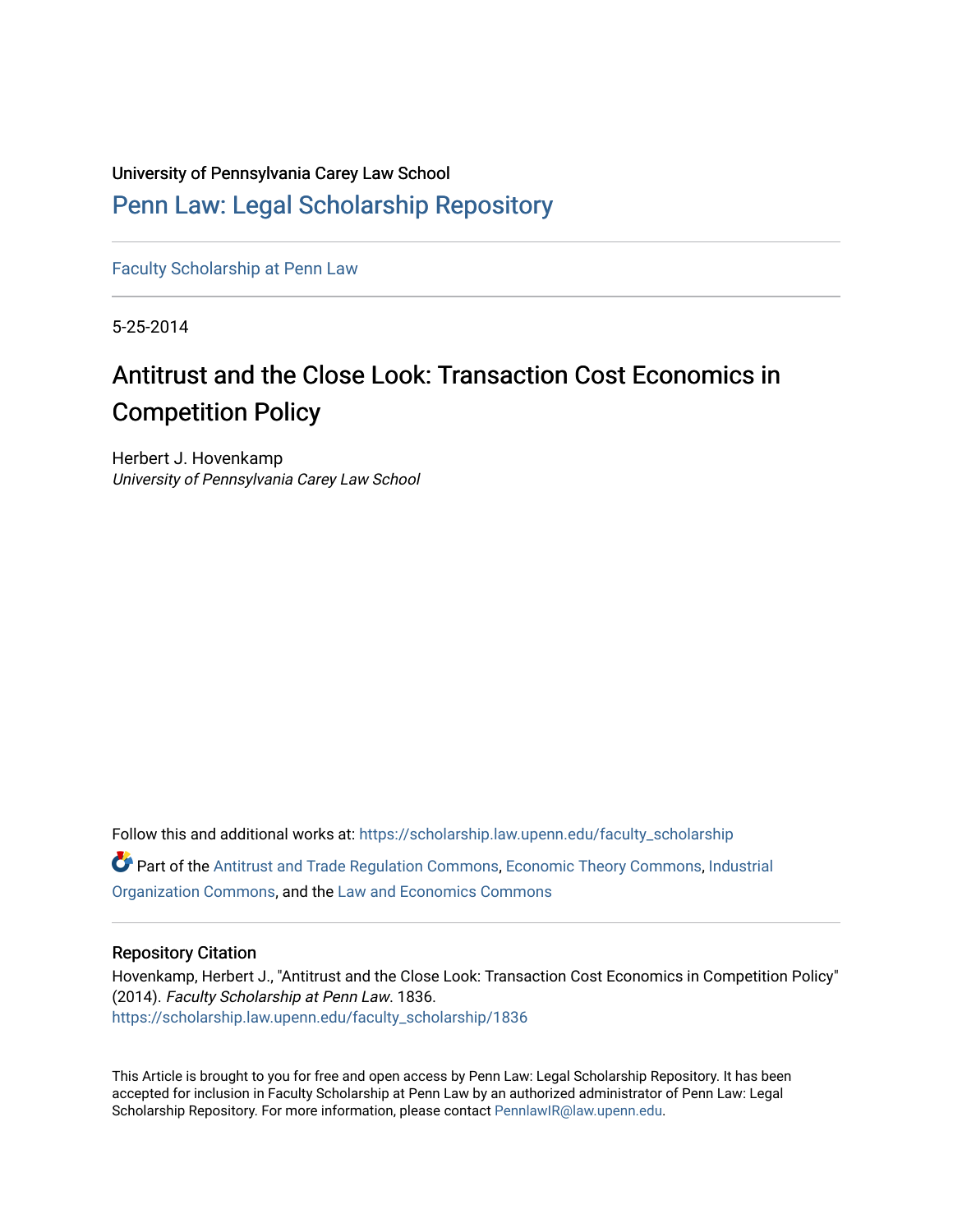### **Antitrust and the Close Look:**

## **Transaction Cost Economics in Competition Policy**

### Herbert Hovenkamp<sup>\*</sup>

Since the 1970s Transaction Cost Economics (TCE) has become an increasingly powerful tool in antitrust analysis. At that time the reigning but embattled school of antitrust in the courts was structuralism, or the structure-conduct-performance (S-C-P) paradigm, which saw market structure as the principal determinant of anticompetitive behavior and poor economic performance.<sup>1</sup> Within that model, which was closely associated with Harvard's economics department and law school, structure entailed conduct of a certain kind, and this conduct entailed poor performance. As a result conduct dropped out as a variable of interest and one could reason directly from structure to performance. S-C-P's promoters tended to believe that monopoly power and its exercise were widespread. $2$  Building on a neoclassical model in which sellers placed their goods on an anonymous market and purchasers bought them in single-shot transactions, they were suspicious of deviations from common law contract models for distribution. The result was elevated fears of both ownership vertical integration and vertical contractual practices such as tying, exclusive dealing, resale price maintenance or related restraints. Antitrust policy became hostile toward all of them. At its core lay the "leverage" theory, which feared that a monopolist could easily "exploit[] his dominant position in one market to expand his empire into the next."<sup>3</sup>

At the other extreme was the Chicago school position, whose theory of vertical integration began with the collapse of the "leverage" theory in the 1950s, $4$  and developed into a more general argument that most vertical ownership and contract integration should be lawful per se. $5$  The Chicago school also tended to see the economic landscape in terms of competition and monopoly, but they saw far fewer situations where monopoly could be created or maintained for long periods.

The critique of the leverage theory showed that in a basic tying situation a firm with market power and the ability to charge prices above cost could not increase its

 $3$  Eastman Kodak Co. v. Image Tech. Servs., Inc., 504 U.S. 451, 479 n.29 (1992).

<sup>\*</sup>Ben V. & Dorothy Willie Professor of Law, University of Iowa.

<sup>&</sup>lt;sup>1</sup> See Herbert Hovenkamp, *The Neal Report and the Crisis in Antitrust*, 5 COMPETITION POL'Y INT'L 217 (2009). On the S-C-P paradigm's development and dominance prior to its collapse, see Herbert Hovenkamp, *United States Competition Policy in Crisis, 1890-1955*, 94 MINN.L.REV. 311 (2009).

<sup>2</sup> *See, e.g.*, CARL KAYSEN & DONALD F. TURNER, ANTITRUST POLICY: AN ECONOMIC AND LEGAL ANALYSIS (1959); JOE S. BAIN, INDUSTRIAL ORGANIZATION (1959); JOE S. BAIN, BARRIERS TO NEW COMPETITION: THEIR CHARACTER AND CONSEQUENCES IN MANUFACTURING INDUSTRIES (1956).

<sup>4</sup> *See, e.g.*, Ward Bowman, Jr., *Tying Arrangements and the Leverage Problem*, 67 YALE L.J. 19 (1957); and see Richard A. Posner, *The Chicago School of Antitrust Analysis*, 127 U. PA. L. REV. 925 (1979).

<sup>&</sup>lt;sup>5</sup> These views were consolidated and popularized by ROBERT H. BORK, THE ANTITRUST PARADOX: A POLICY AT WAR WITH ITSELF (1978); *see also* Richard A. Posner, *The Next Step in the Antitrust Treatment of Restricted Distribution: Per Se Legality*, 48 U. CHI. L. REV. 6 (1981).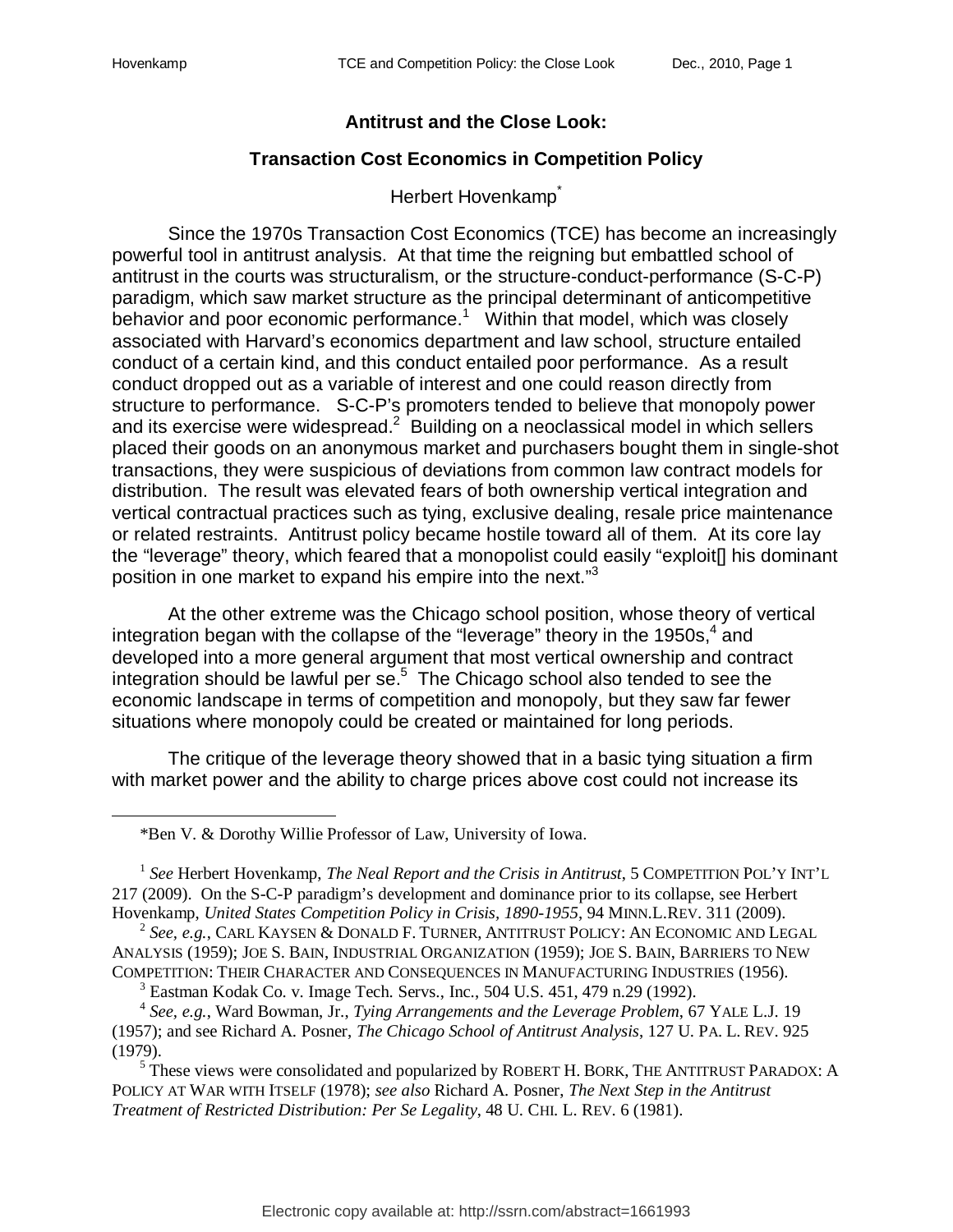overcharge by tying or other forms of vertical integration. To the contrary, in the case of successive or complementary firms with market power, combining two products or process stages into a single firm would actually increase output and reduce price by eliminating double marginalization. Tying was thought mainly to be a form of price discrimination, which permitted a monopolist to extract more profits but also typically increased output. As a result there was no reason based on economic welfare grounds for condemning ties.

Since the 1970s both the old Harvard and the traditional Chicago positions have moved from opposite directions toward the middle. To say that the rise of transaction cost economics is solely responsible for this re-alignment of antitrust policy is an exaggeration. However, TCE has helped antitrust develop a new "center," which has influenced both the case law and the academic literature. TCE's analytic tools serve to critique both the leverage theory and the belief that pricing and vertical practices are virtually never anticompetitive. The result has been to position antitrust analysis somewhat closer to Chicago's "benign" position than to the inherent hostility position reflected by structuralism and the traditional leverage theory.

In *The Nature of the Firm* (1937) *,* Coase argued that the costs of using the market determine the boundaries of the firm. $6$  A firm intent on maximizing its value chooses internal production up to the point that the marginal cost of producing internally equals the marginal cost of external procurement, and vice versa. Firms in a bargaining relationship that have specialized commitments to a common technology or resource do precisely the same thing. They maximize value by bargaining with each other to the point that the marginal payoff of reaching a bargain equals the marginal payoff of moving on.

Following after Coase, TCE generally assumes that business firms organize their activities so as to maximize their value, which they can do both by economizing and also by obtaining higher prices. Sensible antitrust policy recognizes that both advantageous contracting and monopoly can be profitable to a firm, and it can be expected to pursue both when they are available. Nevertheless, the opportunities for economizing are many, while those for monopoly are relatively few.

Further, firms always evaluate alternatives from their present perspective, which necessarily includes the consequences of past decisions. The movement of resources from the current position is costly, and one of these costs is that of relying on the market.<sup>7</sup> One of the first choices firms must make is whether to use internal production or external procurement for a particular input or process. When products and distribution are specialized, many of a firm's contractual arrangements with others must

l 6 *See* Ronald H. Coase, *The Nature of the Firm*, 4 ECONOMICA (n.s.) 386 (1937); Herbert Hovenkamp, *Coasean Markets*, \_\_\_ EUR.J.L. & ECON. \_\_ (2010), available at http://papers.ssrn.com/sol3/papers.cfm?abstract\_id=1580059; Herbert Hovenkamp, *Coase, Institutonalism, and the Origins of Law and Economics*, 85 IND. L.J. (forthcoming 2010), *available at* http://papers.ssrn.com/sol3/papers.cfm?abstract\_id=1538279.

<sup>&</sup>lt;sup>7</sup> See Herbert Hovenkamp, *Antitrust and the Costs of Movement*, *\_\_* ANTITRUST L.J. *\_\_* (2011), available at http://papers.ssrn.com/sol3/papers.cfm?abstract\_id=1679849.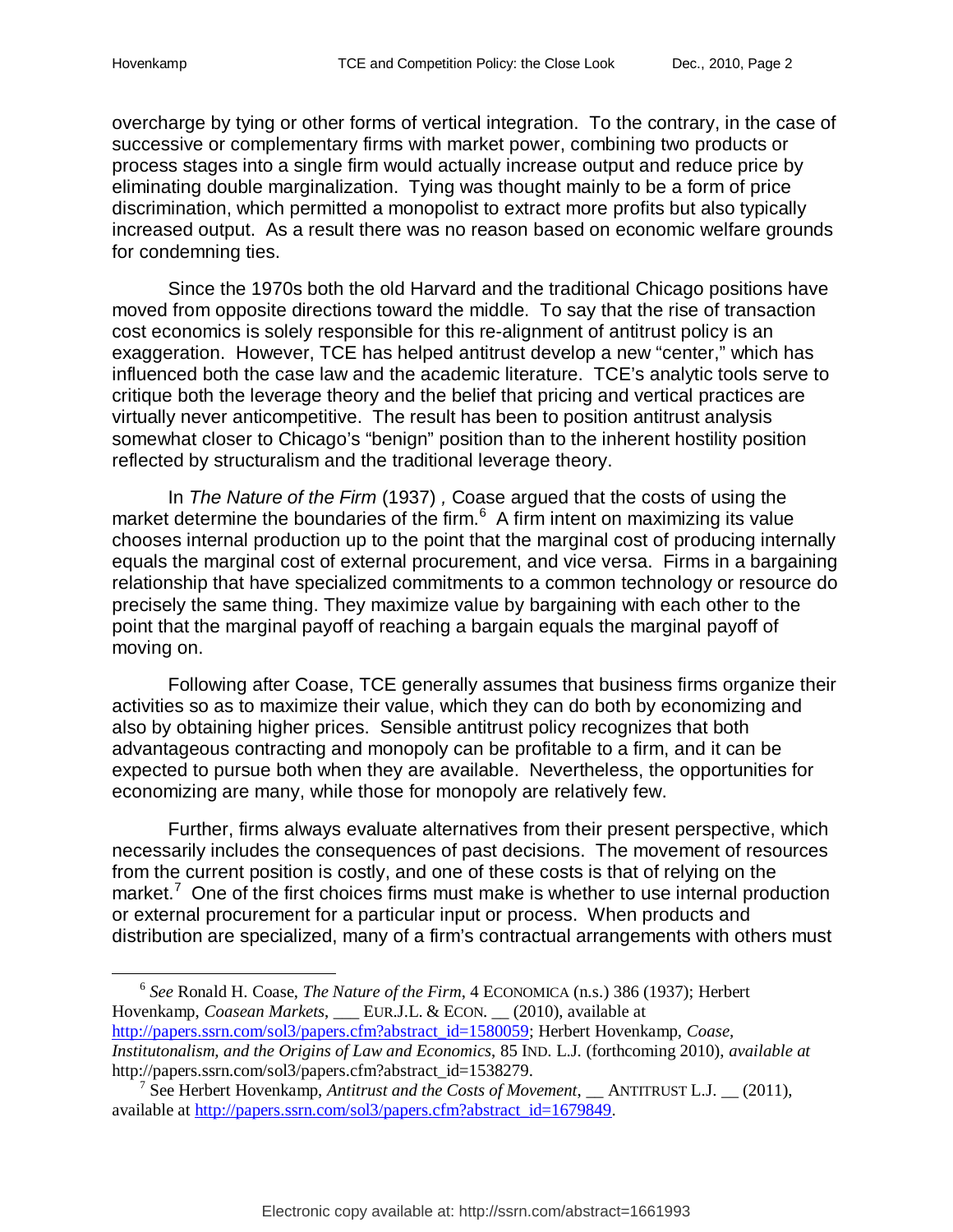necessarily be of long term and somewhat open ended, in the sense that they do not anticipate every conceivable circumstance. Product differentiation tends to produce specialization at all levels, and this has two effects. First, it tends to make firms larger vertically, because the cost of internal production is relatively lower and the cost of market procurement relatively higher. Secondly, insofar as a firm uses external procurement its contractual relationships become more durable and more complex because the parties must often make substantial commitments to the technologies and product designs of their trading partners.<sup>8</sup> While all participants are rational, they do not have perfect information and they almost always know more about themselves than about others. A rational firm anticipates that, to the extent uncertainty exists, everyone in the market will try to use new situations to their own advantage, itself included.

Transaction cost economics builds on these insights, which determine not only what a firm's boundaries will be, but also who are likely to be its bargaining partners in outside markets and what those bargains will look like. For example, an exclusivity provision in a contract permits a firm to retain some of the control and disciplinary advantages of internal production, while sharing investment costs and risk.

Finally, one of the many costs of resource movement is the administrative cost of the cumbersome and imperfect machinery antitrust uses to analyze and deter anticompetitive practices. To the extent that the goal of competition policy is to increase wealth, administrative costs may counsel that certain practices be left unchallenged because the gains from enforcement will not exceed losses when enforcement costs themselves, including error costs, are included.<sup>9</sup>

This framework generally produces antitrust rules that are more benign than the old "hostility" tradition, but somewhat more aggressive than the Chicago school promoted. Transaction costs and other resource movement costs provide benign explanations for many practices that the hostility tradition condemned. But transaction costs can also create entry barriers or make other forms of market movement sticky and thus increase both the possibility and duration of monopoly. In a well functioning market a manufacturer and its dealers will bargain to the maximizing position, which is typically the position that benefits consumers as well . In the real world, however, transaction costs may enable dealer cartels or powerful individual dealers to impose restraints that are competitively suboptimal for both the manufacturer and consumers.<sup>10</sup> In that case, antitrust has a role to play.

The fundamental unit of analysis for TCE is the transaction, rather than the much broader set of goods or servies that constitute a market in ordinary economic analysis.<sup>11</sup> Equally important is the question of *who* transacts with *whom*. A distinctive feature of TCE is that it does not assume that each trader has a range of trading partners that is coextensive with the product and geographic market at issue. Rather, transactions

<sup>8</sup> OLIVER E. WILLIAMSON, THE MECHANISMS OF GOVERNANCE 66, 93–119 (1996).

<sup>9</sup> *See* HERBERT HOVENKAMP, THE ANTITRUST ENTERPRISE: PRINCIPLE AND EXECUTION 54–56 (2005).

 $10$  See 8 PHILLIP E. AREEDA & HERBERT HOVENKAMP, ANTITRUST LAW  $\P 1604$  (3d ed. 2010).

<sup>&</sup>lt;sup>11</sup> OLIVER E. WILLIAMSON, THE ECONOMIC INSTITUTIONS OF CAPITALISM 15–42 (1985).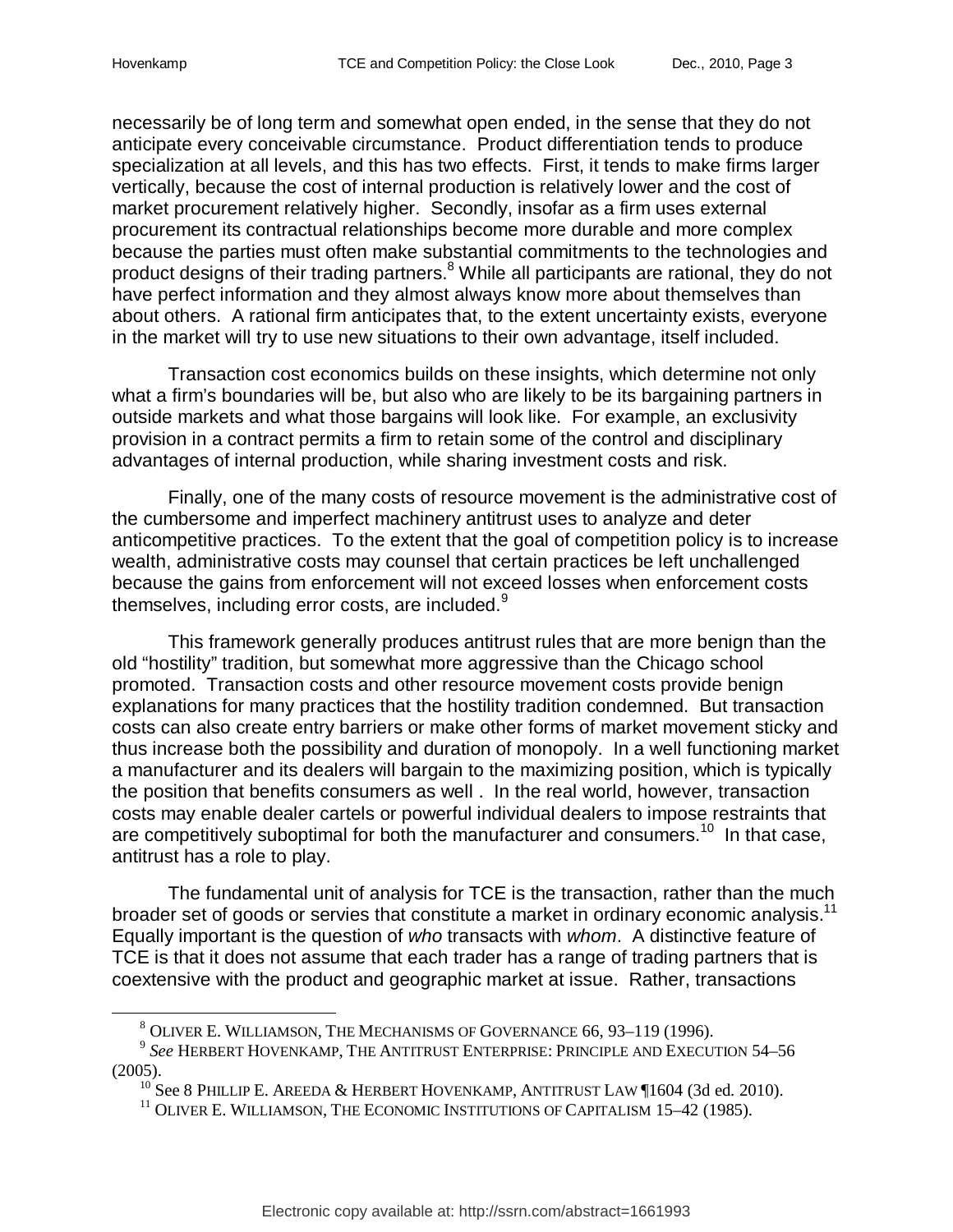occur in a setting that limits the range of trading partners depending on knowledge, previous investment or technological commitment, and past history. This limited range in turn affects the types of contracts that the partners make with one another.

By virtue of previous commitments (asset specificity), pairs of firms are thrust into positions where the potential net payoff of reaching a further bargain is greater than the payoff of abandoning this position and starting over.<sup>12</sup> What makes these situations interesting is that firms seek them out because there are gains to be had from joint specialization. Bargaining in such markets typically yields arrangements and practices that seem inconsistent with perfect competition—transfer prices that are above cost, price discrimination and nonlinear pricing, exclusivity provisions, tying and bundling, and contractual impositions on the prices, locations, and practices of trading partners. In classical political economy goods were generic and distribution was unspecialized. As a result, everyone traded with everyone else. Building on this premise, the leverage theory was inclined to be suspicious of situations where specific buyers and sellers in the distribution process were locked in to one another by long term contractual requirements. This suspicion accounts for many of the harsh rules that antitrust applied to vertical contractual practices as well as vertical ownership integration through the 1970s.<sup>13</sup>

Historically Chicago school writers understood that these practices are perfectly consistent with general competitive conditions, but their focus on the impossibility of leveraging inclined them not to see any opportunities for harm whatsoever. That is, they tended to believe that no contract a monopolist or dominant firm made, other than collusion with rivals, would enable it to reduce output profitably more than it was already doing.

The dedicated vertical relationships whose analysis has been a centerpiece of TCE often behave like bilateral monopolies in the sense that within them price is indeterminate and bargaining complex. For example, if a manufacturer with market power has costs of \$4, distribution costs of \$3, and the profit-maximizing price is \$10, there are \$3 in economic profits to be made. If the manufacturer can sell efficiently through a competitive dealer network it will retain the markup for itself, permitting the dealers only a competitive return. However, if dealers are specialized and their market is limited, the dealers themselves may have power to bargain with the manufacturer over how the overcharge is distributed among them. In an unstructured setting this lack of a determinate price can produce high transaction costs, double marginalization, or both. $^{14}$ 

In most vertical business contracting settings, however, the contractual form establishes a "hierarchy" that imposes stability, although not necessarily joint

<sup>12</sup> Benjamin Klein, Robert G. Crawford & Armen A. Alchian, *Vertical Integration, Appropriable Rents, and the Competitive Contracting Process*, 21 J.L. & ECON. 297 (1978).

<sup>&</sup>lt;sup>13</sup> On this point, see Herbert Hovenkamp, *The Law of Vertical Integration and the Business Firm*, 95 IOWA L. REV. 863 (2010).

 $14$  On the economics of bilateral monopoly, see ROGER D. BLAIR AND JEFFREY L. HARRISON, MONOPSONY IN LAW AND ECONOMICS 123-145 (2d ed. 2010)..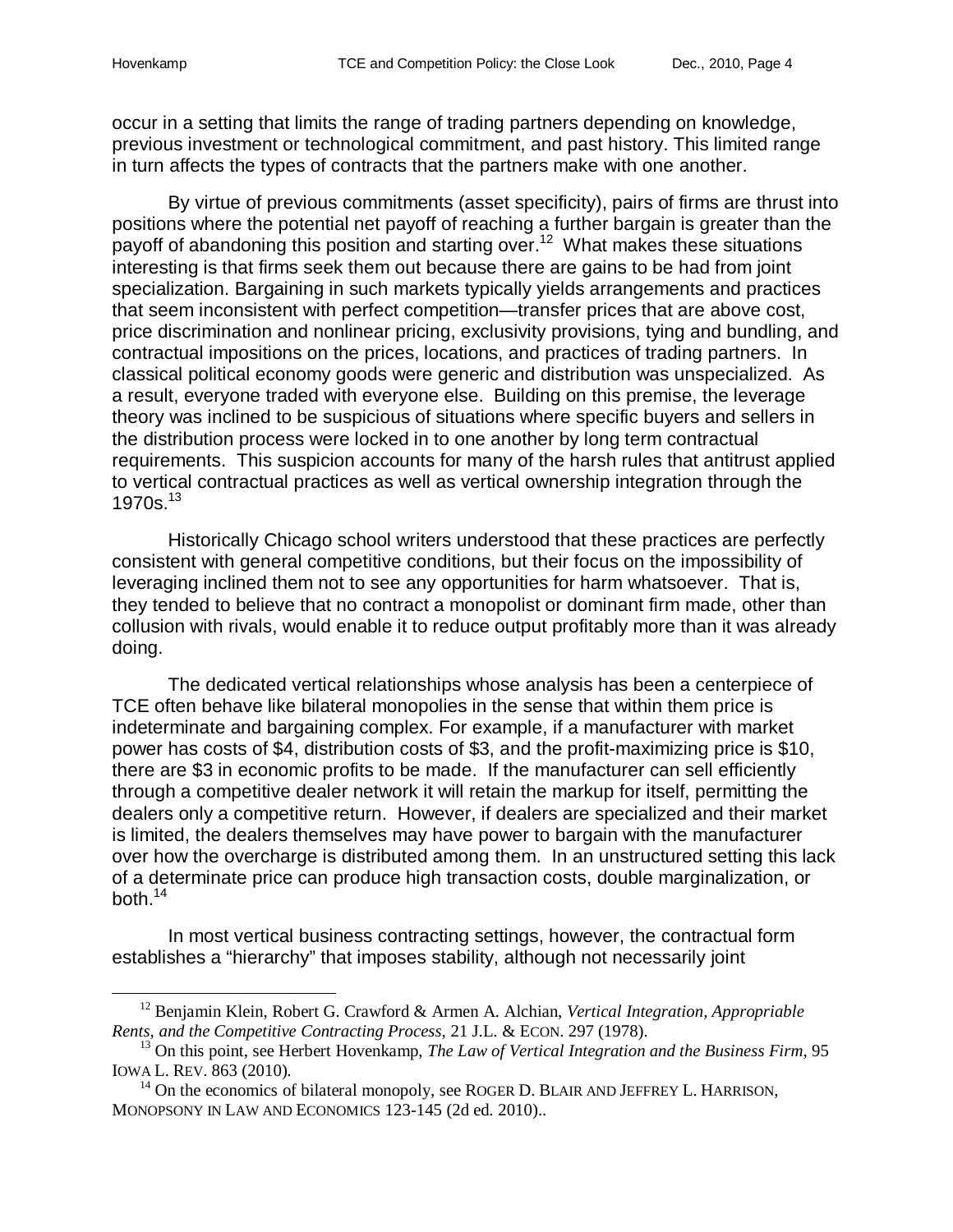maximization. For example, in the typical franchise setting the franchisor establishes a contract form and strikes a deal with each franchisee individually. The franchisees may have little opportunity to collaborate with each other or cycle through counteroffers. In this respect the structure of the franchise arrangement resembles a business firm more than a market. Retail detailers often make investments that are specific to a particular manufacturer's product, and manufacturers for their part make investments in these dealers. This is how bilateral monopoly relationships get started, but both manufacturers and dealers embrace such opportunities. Indeed, the entire principle behind the development of modern contractual distribution systems is that the gains more than offset any transaction problems that arise from this form of co-investment. The same thing applies to supply agreements. For example, General Motors and Fisher Body Works were once two highly specialized firms whose production was "locked" together by previous design commitments. 15

Simple bilateral monopoly is not an antitrust problem, even if it increases transaction costs, unless the firms committed to such relationship have market power in at least one external market. Costly bargaining and advantage taking might implicate contract or perhaps tort law. But no arrangement that they make has antitrust significance as long as they lack market power; external prices will not be affected. This was the error that the Supreme Court majority made in the 1992 *Kodak* case. The customers' purchase of durable Kodak photocopiers placed them into a bilateral monopoly relationship with Kodak to the extent that the customers needed aftermarket parts that only Kodak could supply. In his dissent Justice Scalia likened the situation to a bilateral monopoly -- one in which a swimming pool contractor discovers a five-ton boulder buried in the customer's yard after excavation is well under way.<sup>16</sup> Transaction costs will be magnified if such problems are not specified in advance, at the time of initial contracting. However, residential back yards and swimming pool contractors are both competitive, and the resolution of this dispute will have no impact on the market price or output of homes, homes with swimming pools, contracting services, or any other antitrust market that might be relevant to the dispute.

When at least one firm in a distribution market has serious market power, however, the welfare of consumers depends more on well functioning distribution markets. At that point, if bargaining breaks down, antitrust may have a role to play. For example, suppose that *A* is a monopoly manufacturer of a product and *B* is its monopoly dealer, or *B* represents a cartel of all of *A*'s dealers in a particular retail market. In a well functioning market *A* and *B* should be able to negotiate to the profit-maximizing output. The division of the profits is indeterminate, but consumers would be indifferent to that outcome as well because the final price would be the same. The extent of monopoly will not be greater because the firm in question uses restrictive contracts to distribute its product, provided that the dominant firm and its dealers reach the joint maximizing agreement.

<sup>15</sup> *See* Ronald H. Coase, *The Acquisition of Fisher Body by General Motors*, 43 J.L. & ECON. 15 (2000); se*e also* Benjamin Klein, *Vertical Integration as Organizational Ownership: The Fisher Body-General Motors Relationship Revisited*, 4 J.L. ECON. & ORG*.* 199 (1988).

<sup>&</sup>lt;sup>16</sup> Eastman Kodak Co. v. Image Tech. Servs., Inc., 504 U.S. 451, 497 (1992) (Scalia, J., dissenting).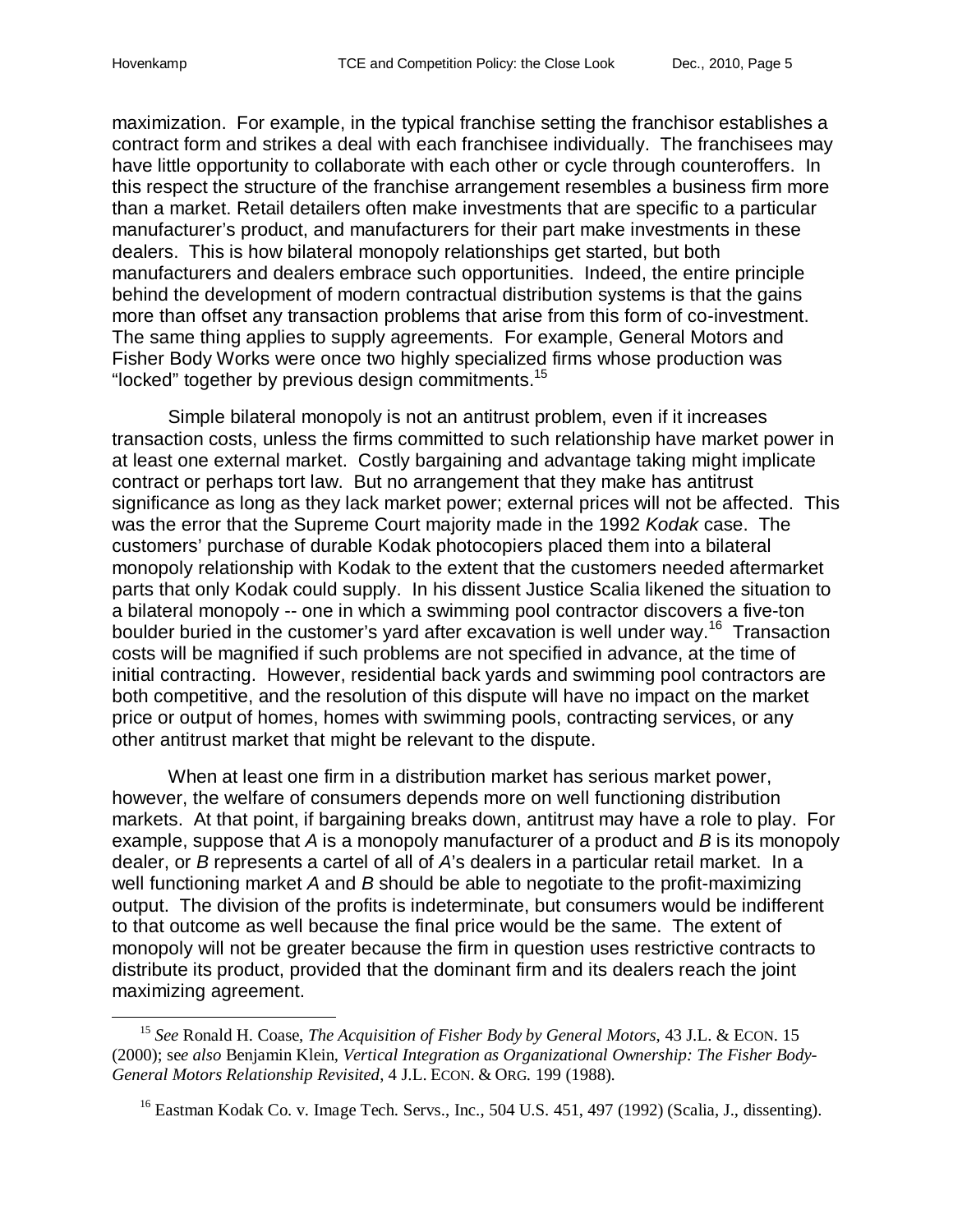If the manufacturer and the dealer(s) both have market power in their respective output markets, however, the bilateral monopoly situation threatens double marginalization, which does injure consumers. To illustrate, a gasoline refiner with market power might face a double-marginalization problem if a gasoline retailer downstream, or a cartel of retailers, have market power in the retail market as well. The manufacturer would sell to the dealer(s) at a price that the manufacturer determines by equating its own marginal cost and marginal revenue; that is, it would take a monopoly markup. The dealer with market power of its own would then accept that price as given and add its own monopoly markup. The price is suboptimal for everyone concerned. Both the manufacturer and dealer would be better off if they could agree on a "joint maximizing" output and price level, which would be the same one as if there was only one monopoly in the distribution chain. Consumers would also be better off under a single monopoly.

Double marginalization problems occur in both vertically related markets and markets for complements.<sup>17</sup> The transaction cost problem is typically more serious for complements than vertically related firms because producers of complementary products, such as computers and printers, often are not in a position to deal with each other.

Double marginalization is fundamentally a transaction cost problem.<sup>18</sup> That is, with zero transactions costs vertically related firms with market power would agree on the joint maximizing output, but in fact they frequently do not. A precondition to double marginalization is that both firms have some market power and that one firm is not in a position to avoid the power of the other at low cost by dealing with someone else. In cases of oligopoly there might be more than one firm at each level, but each of the firms has some market power. Since pricing in excess of marginal cost is common in product-differentiated markets,<sup>19</sup> double marginalization is common as well.

As a general proposition firms faced with double marginalization have three choices:

- (1) accept the consequences of double marginalization, which might be the best alternative if internal production is costly and alternative (3) is unavailable; for example, a manufacturer selling to a market-dominating local dealer may have no choice but to accept that dealer's high markups as a cost of doing business; everyone involved including consumers are injured.
- (2) integrate by ownership into the other production level, whether by merger or new entry; or

<sup>17</sup> *See, e.g.*, Giuseppe Dari-Mattiacci & Francesco Parisi, *Substituting Complements*, 2 J. COMPETITION L. & ECON. 333 (2006).

<sup>18</sup> See Herbert Hovenkamp, *Harvard, Chicago, and Transaction Cost Economics in Antitrust Analysis*, 55 ANTITRUST BULL. 613, 634-637 (2010); for more technical treatment, see W. KIP VISCUSI, JOSEPH E. HARRINGTON, JR., & JOHN M. VERNON, ECONOMICS OF REGULATION AND ANTITRUST 238–41 (4th ed. 2005).

<sup>19</sup>*See, e.g.*, Robert E. Hall, *The Relation between Price and Marginal Cost in U.S. Industry*, 96 J. POL. ECON. 921 (1988).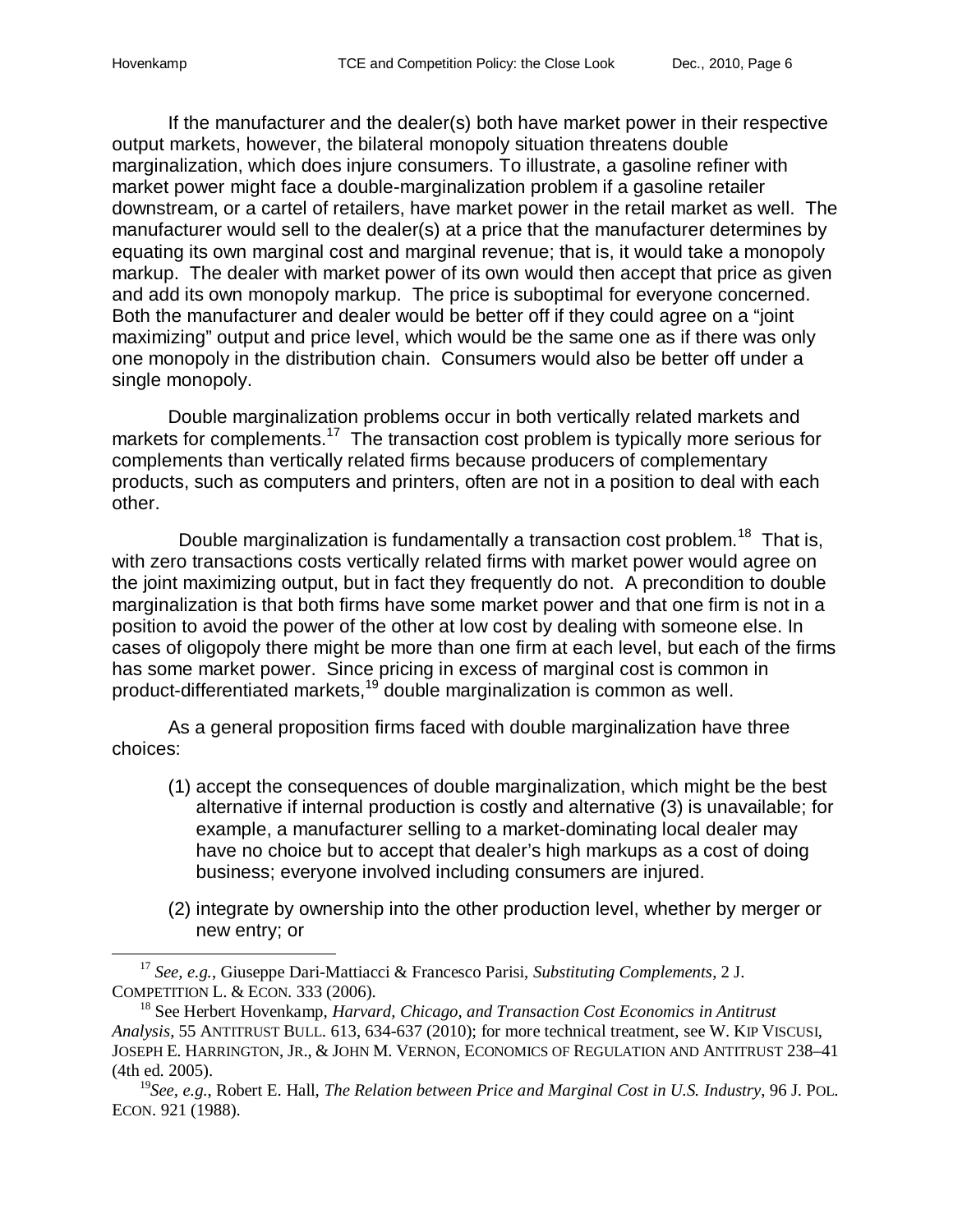(3) the "bargaining" solution, which is to enter into one of many types of contractual arrangements under which the two vertically related firms increase output and cut price toward the joint maximizing level.

Recognizing that both options (2) and (3) can result in lower prices and higher output, antitrust would respond with a more benign attitude toward vertical new entry, vertical acquisitions, and vertical contracting, although not necessarily with per se legality. This of course requires examination of the economics of various types of distribution contracts. Perversely, antitrust policy has been counterproductive to the extent that it has prohibited the parties from reaching a bargain that will maximize their joint profits.

An easy case is maximum resale price maintenance, which is readily explained by double marginalization concerns. The manufacturer limits the dealer's markup to an approximation of the competitive level. Assuming that the dealer cannot enlarge its markup in other ways, such as by reducing valuable services, the manufacturer can get back to its optimal monopoly price level. If the manufacturer is a monopolist, that price will reflect no more than the amount of power that it has. If the manufacturer is a competitor, then the output price should be competitive as well. For example, in the *State Oil* case, which adopted a rule of reason for maximum RPM, the individual dealer may have had power in its local retail market but there was no reason for thinking that State Oil, a relatively small player in the much larger supply market, had significant market power.<sup>20</sup>

The same thing is true of quantity and loyalty discounts, which can enable a manufacturer and dealer to share the gains that result from increasing output to the joint-maximizing level. The discount operates like an economy of scale, enabling the dealer to achieve lower costs by selling more of the manufacturer's product.<sup>21</sup>

A loyalty, or market share, discount differs from a quantity discount in that the discount is fixed to a percentage of the reseller's purchases rather than an absolute quantity or dollar amount.<sup>22</sup> Loyalty discounts are often better than quantity discounts for both manufacturers and consumers when the downstream market is concentrated. Quantity discounts discriminate against smaller firms that are unable to purchase in the same volume as larger firms. As a result, quantity discounts can give larger firms a price umbrella or in extreme cases even drive smaller firms out of the market altogether. Once again, the concern is essentially of double marginalization: the manufacturer wants to keep the downstream market as competitive as possible, and keeping smaller

<sup>20</sup> State Oil Co. v. Khan, 522 U.S. 3 (1997); *see* §11.5c; and 8 ANTITRUST LAW, Ch.16C (3d ed. 2010).

<sup>21</sup> *See* 11 HERBERT HOVENKAMP, ANTITRUST LAW ¶1807 (3d ed. 2011); Bruce H. Kobayashi, *The Economics of Loyalty Discounts and Antitrust Law in the United States*, 1 COMPETITION POL'Y INT'L 115 (2005).

 $^{22}$  For other double marginalization issues that might be addressed by market share discounts akin to exclusive dealing, see Gianluca Faella, *The Antitrust Assessment of Loyalty Discounts and Rebates*, 4 J. COMPETITION L. & ECON. 375 (2008); Sreya Kolay, Greg Shaffer & Janusz Ordover, *All-Units Discounts in Retail Contracts*, 13 J. ECON. & MGMT. STRATEGY 429 (2004).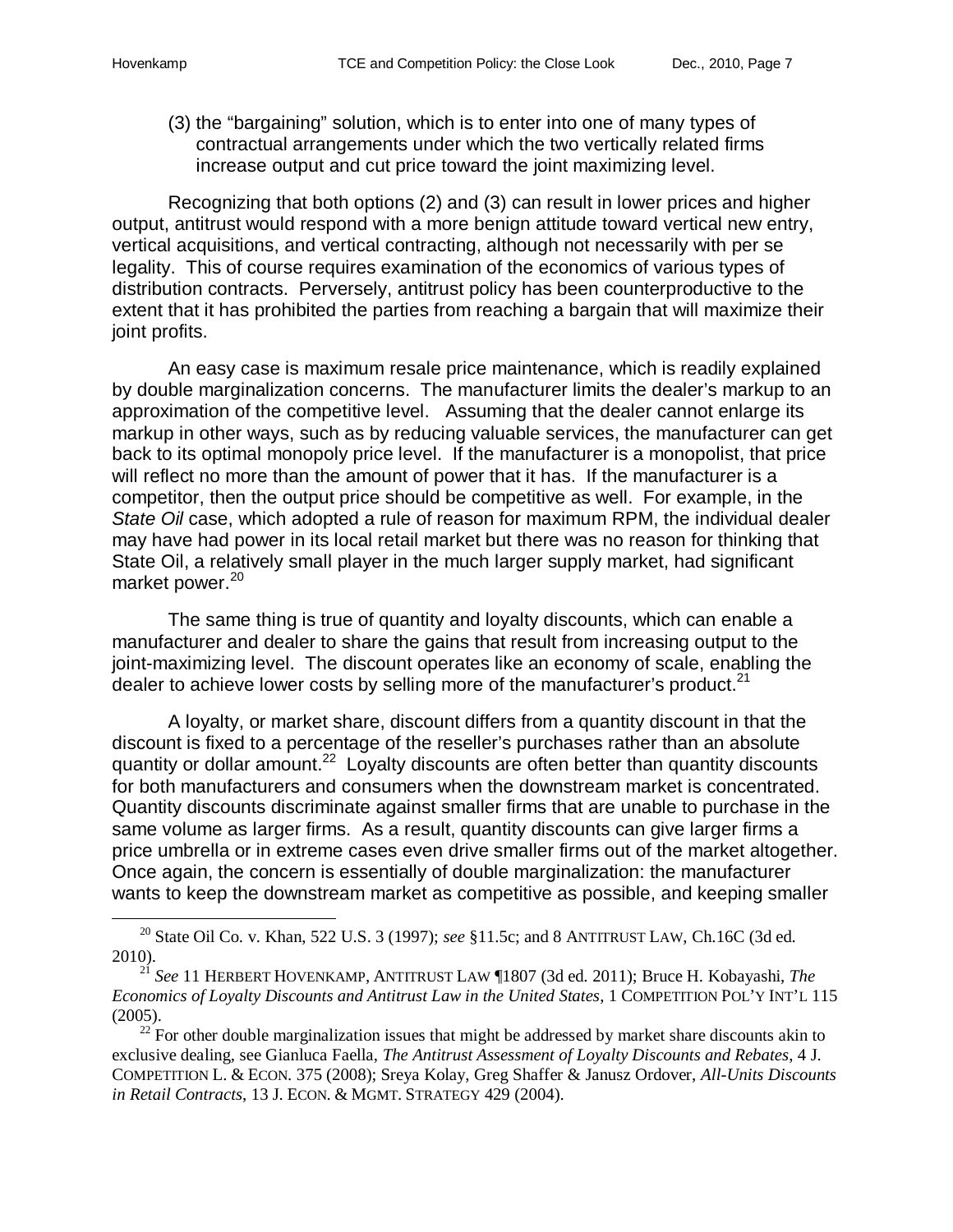firms in the market facilitates this goal. Otherwise the price reduction for purchasing more will be offset by increased market power given to the larger dealers as the smaller dealers are denied the discount.

Transaction cost analysis also explains many tying arrangements and bundled discounts, which occur when a seller offers a discount to one who purchases two or more different products together.<sup>23</sup> Many famous old tying cases involved tied products that were commodities sold in highly competitive markets, such as dry ice in the *Carbice* case or salt in *International Salt*. 24 In those cases price discrimination rather than controlling double marginalization very likely explained the tie. The typical tied products today, however, are manufactured products sold in product-differentiated markets.<sup>25</sup> The one exception is fast food franchises, where the tied product is often food items or supplies that are almost certainly sold in highly competitive markets. $^{26}$ 

Tying almost always involves complementary products—that is, products that are more valuable if they are used together. As noted previously, the doublemarginalization problem for complements, often called the "Cournot complements" problem, is similar to the one for vertical distribution.<sup>27</sup> The complementary goods problem might involve something like a computer and a printer, an MP3 digital music player and downloaded music, or a computer operating system and software applications. In such cases the printer manufacturer will charge its profit-maximizing price for the printer, and the cartridge manufacturer will do the same for its cartridge. The two separate markups can be significantly higher than the combined markup that would be taken by a firm that sold both products together. Further, profits would be higher for the single firm than for the two firms separately, and consumers would be better off because output would be higher and prices lower. Complementary rights in intellectual property sold by separate firms can lead to the same result, such as the "royalty stacking" that occurs when different firms own patents that are essential to the production of some good or process.<sup>28</sup> In such cases welfare would be increased if a single firm sold the complementary goods.

<sup>27</sup> *See, e.g.*, JEAN TIROLE, THE THEORY OF INDUSTRIAL ORGANIZATION 175–76 (1988).

<sup>23</sup>See Erik Hovenkamp and Herbert Hovenkamp, *Exclusionary Bundled Discounts and the Antitrust Modernization Commission*, 53 ANTITRUST BULL. 517 (2008); Erik Hovenkamp & Herbert Hovenkamp, *Complex Bundled Discounts and Antitrust Policy*, 57 BUFFALO L.REV. 1227 (2009).

<sup>&</sup>lt;sup>24</sup>Carbice Corp. v. Am. Patents Dev. Corp., 283 U.S. 27, 31–32 (1931); Int'l Salt Co. v. United States, 332 U.S. 392 (1947).

 $^{25}$  *E.g.*, Static Control Components, Inc. v. Lexmark Int'l, Inc., 487 F. Supp. 2d 861 (E.D. Ky. 2007) (denying summary judgment on claim that printer/cartridge technological tie was unlawful).

 $^{26}$  E.g., Queen City Pizza, Inc. v. Domino's Pizza, Inc., 124 F.3d 430, 433 (3d Cir.1997) (tied product was pizza dough; dismissing complaint based on "lock in" theory of power); Burda v. Wendy's Intern., Inc., 659 F.Supp.2d 928 (S.D.Ohio 2009) (nonmonopoly franchisor; tied product was hamburger buns; sustaining complaint based on lock in theory of market power); Martrano v. Quizno's Franchise Co., LLC, 2009 WL 1704469 (W.D.Pa. June 15, 2009, unpublished) (nondominant fast food franchisor; tied product was unspecified supplies and services; dismissing complaint for failing to allege appropriate relevant market).

<sup>28</sup>*See* Mark A. Lemley & Carl Shapiro, *Patent Holdup and Royalty Stacking*, 86 TEX. L. REV. 1991 (1996). On devices for addressing the problem, see CHRISTINA BOHANNAN & HERBERT HOVENKAMP,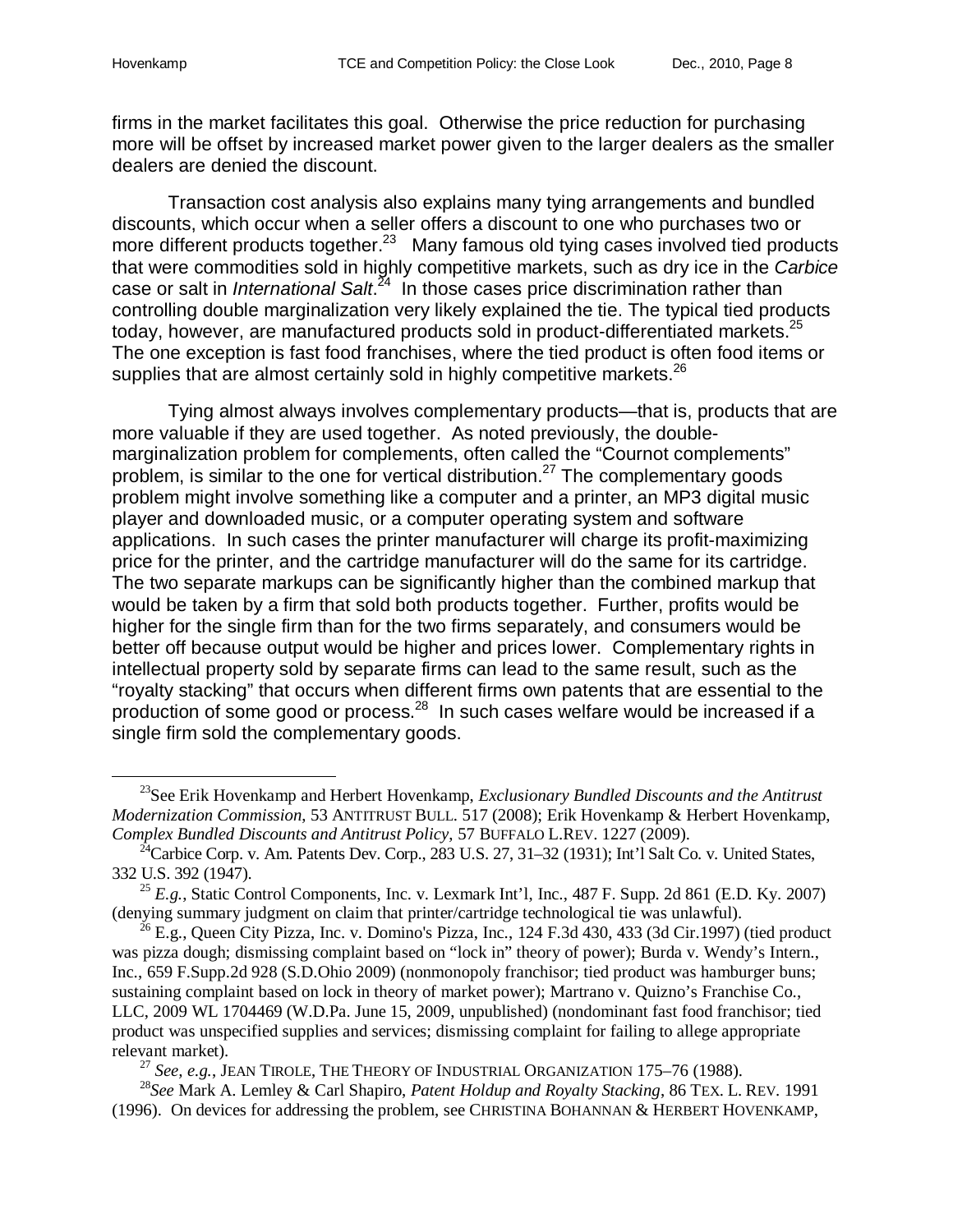Assume that firm *A* makes a computer while firm *B* makes a compatible printer. Most but not all customers purchase one of each and they are both sold in oligopoly markets at prices above cost. Given that these prices maximize individual profits, neither firm wishes to cut the price of its own product. At this point firm *A* would have an incentive to acquire firm *B*, or vice versa, or perhaps it would enter the printer market on its own. Firm *A*'s profit-maximizing price for a computer/printer combination would be lower than the sum of the prices charged by the separate firms. Firm *A* would also earn more, output would be higher, and consumers would benefit as well.

Firm *A* could accomplish this in two ways. It could simply tie computers and printers, refusing to sell the two separately. That would benefit those consumers who wanted one of each, but it would injure those who needed only one of the two products, perhaps as a replacement. Alternatively, it could charge the single product profitmaximizing price for each product separately but a lower price for the combination—that is, it would use a bundled discount to eliminate double marginalization for those buyers who regarded the goods as complements at the time of purchase.<sup>29</sup>

But why shouldn't we force the firm simply to offer the computer and the printer separately at the lower prices? For example, suppose that the individual profitmaximizing prices of the computer and printer are \$1000 and \$400, respectively, while the profit-maximizing price for the package when sold by a single firm is \$1200. Would it not be preferable on policy grounds to require the manufacturer to sell the two products separately at, say, \$900 and \$300? This would eliminate the double marginalization and it might satisfy those who find the tie unacceptable on some other ground.

First of all, if none of the rival printer companies cut their price to match then the result would be the same as tying in any event. That is, the buyer would take both from firm *A*. Second, however, if one or more of the other printer companies *did* cut the printer price to \$300, then firm *A* would not capture all of the printer sales. A premise of the double-marginalization story is that the price cut on the printer is profitable *because* the manufacturer obtains the higher output that accrues to both the computer and the printer. If it cannot tie and be assured of getting all of the printer sales, then it will not cut its price.

The double-marginalization explanation of tying and related practices is robust and has broad application in markets characterized by single firm dominance or product differentiation. Tying and bundled discounts can operate as a kind of "reverse leverage" in cases where both the bundled products are sold in less than perfectly competitive markets.

The other side of the double-marginalization problem is that high transaction costs may interfere with manufacturers' efforts to control it by contract. A good example

CREATION WITHOUT RESTRAINT: COMPETITION POLICY IN INNOVATION INTENSIVE MARKETS, ch. 8 (2011).

<sup>29</sup> See Erik N. Hovenkamp & Herbert Hovenkamp, *Tying Arrangements and Antitrust Harm*, 52 ARIZ. L. REV. \_\_\_(2010).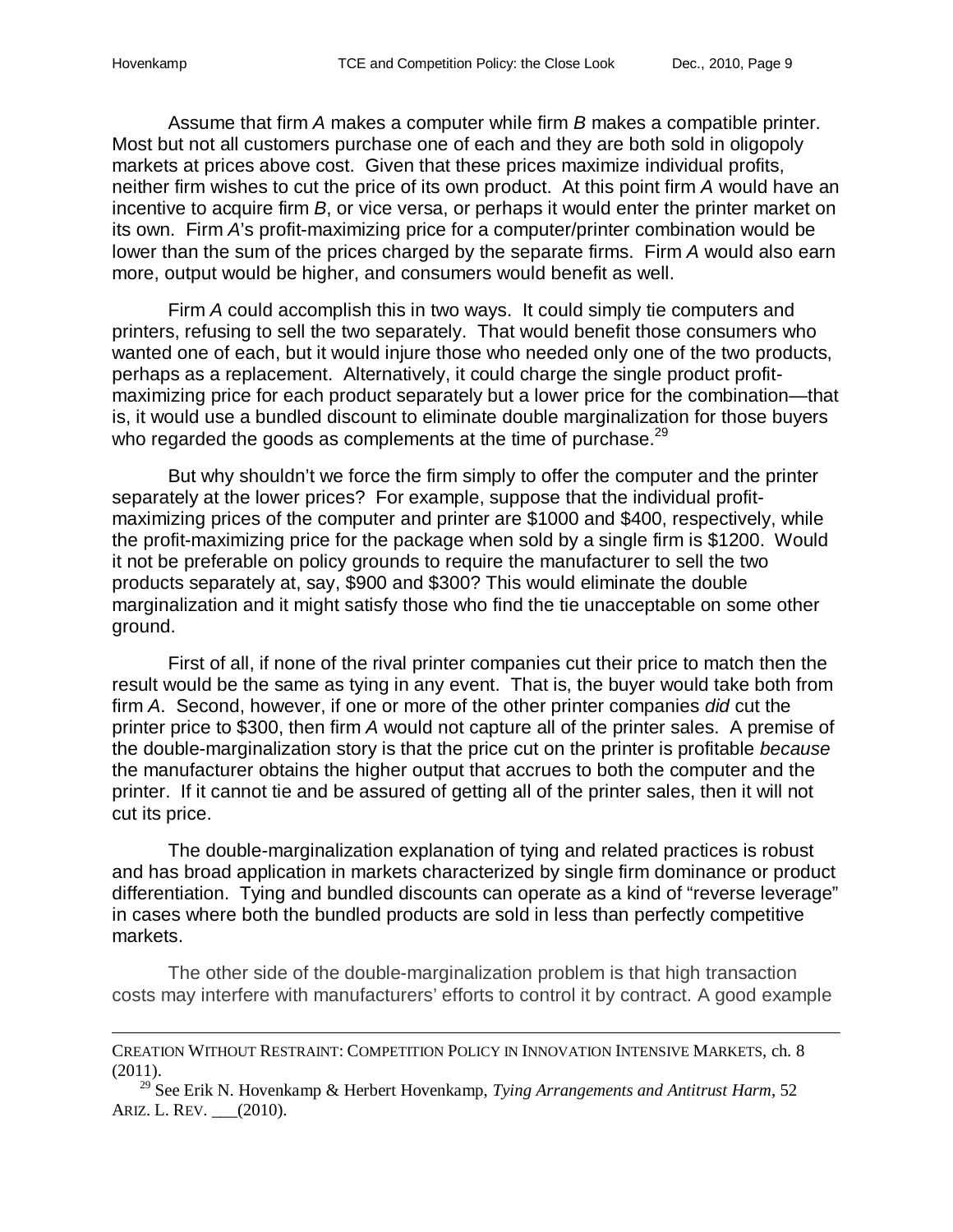is vertical price and nonprice restraints, an area where the TCE literature has made important contributions. The free rider explanation for these restrictions, which dates to the 1960s, is but one example. $^{30}$  Manufacturers use resale price maintenance and nonprice restraints in order to achieve some of the efficiencies of intrafirm distribution while preserving the risk sharing and incentive features of contractual distribution mechanisms. For example, a firm distributing its own product would ordinarily provide the optimal level of distribution services. By using RPM it can emulate this level when using independent dealers and alternative enforcement mechanisms are too costly or ineffectual. By the same token the self-distributing manufacturer would sell its full product line through each store. In a contractual distribution network it may have to offer inducements to dealers to carry the full line, often by using RPM in order to guarantee margins on the more popular goods so as to prevent "cream skimming" by other retailers.<sup>31</sup> Alternatively, a single firm engaged in self-distribution would place the optimal number of stores in a community, and a firm engaged in contractual distribution would try to replicate that allocation by using territorial restrictions or other limits on dealer location.

However, there may also be situations in which vertical agreements exacerbate double marginalization and high transaction costs prevent efficient solutions from emerging. For example, antitrust legitimately has an interest in the problem of dealer cartels or powerful individual dealers.<sup>32</sup> Well-placed local dealers may be in a position to exercise market power in their individual retail markets. Depending on their power vis-à-vis the manufacturer, they may be able to extract RPM on competing dealers for their own benefit, but to the detriment of an efficient distribution system. The cost of moving resources being what it is, it may be less costly for the manufacturer to comply than to set up alternative equally satisfactory dealerships. The result will be higher local prices.<sup>33</sup> Once again, this is fundamentally a problem of transaction costs. If bargaining worked perfectly, a manufacturer and its dealers would agree on the joint maximizing output level and negotiate over the division of profits. But when a powerful established dealer can frustrate this by insisting on higher local markups a manufacturer may be powerless to resist, particular if vertical integration into retailing is not possible on account of the need for distribution by multiproduct retailers. *Dr. Miles* itself was such a case, involving RPM instigated by a cartel of retail druggists.<sup>34</sup>

Another area where transaction cost analysis has led to changes in antitrust analysis is price discrimination, which occurs when a firm obtains higher ratios of price to marginal cost from some buyers than from others. Systematic price discrimination does not occur under perfect competition because, by definition, some prices are not at marginal cost. So price discrimination presupposes at least some power to set a price

l

<sup>30</sup> See Lester G. Telser, *Why Should Manufacturers Want Free Trade?,* 3 J.L. & ECON. 86 (1960). <sup>31</sup>*See* 8 AREEDA & HOVENKAMP, ANTITRUST LAW ¶¶ 1614f, 1615d.

 $^{32}$ *Id.*, ¶ 1604.

<sup>33</sup> *See, e.g.*, Toledo Mack Sales & Serv., Inc. v. Mack Trucks, Inc., 530 F.3d 204 (3d Cir. 2008) (dealer cartel).

<sup>34</sup>*See* HERBERT HOVENKAMP, ENTERPRISE AND AMERICAN LAW, 1836–1937, at 331–48 (1991) (discussing cartel of retail druggists that used RPM to limit price cutting).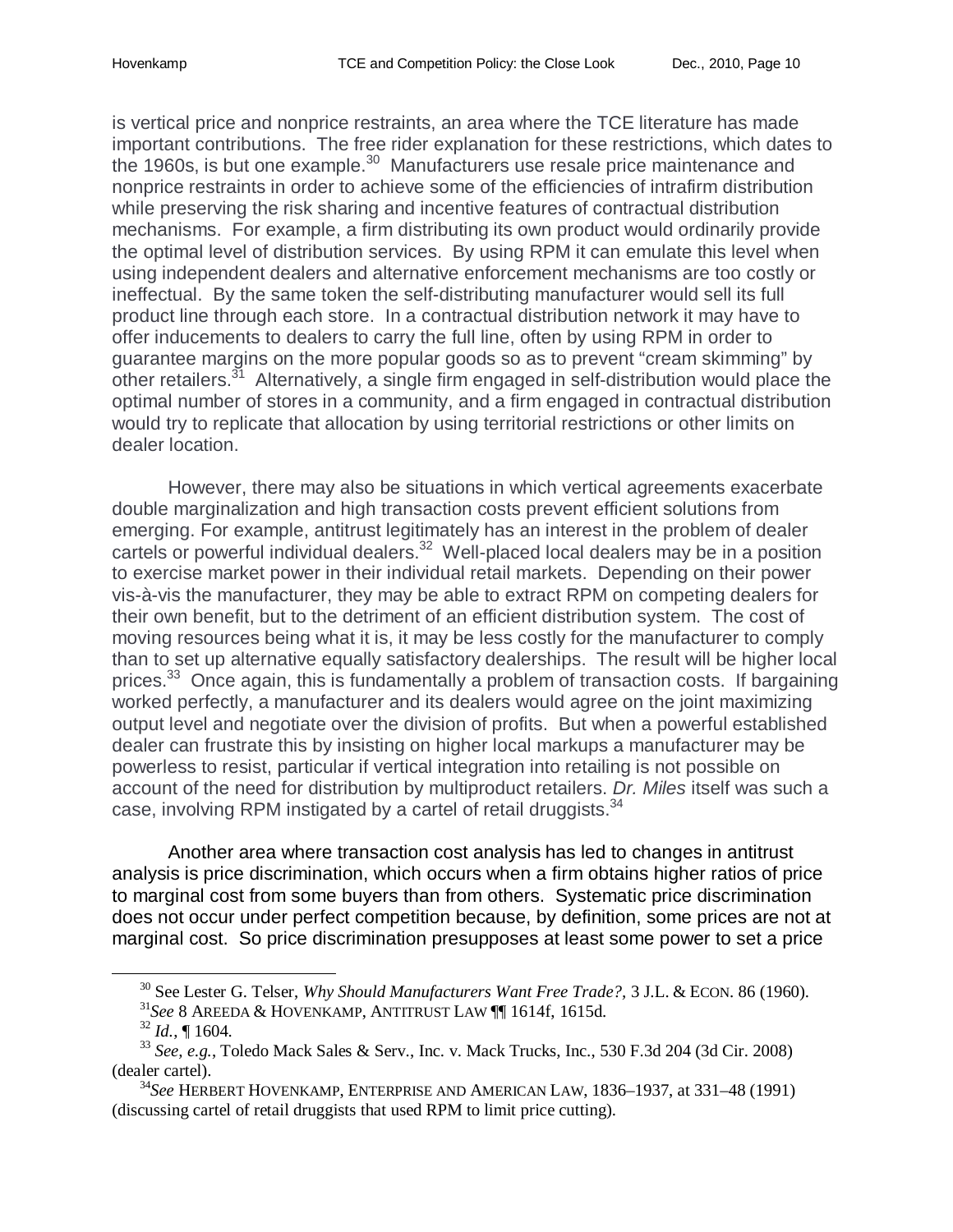above marginal cost to particular customers. The amount of power is not substantial, however, and sufficient market power to have antitrust consequences cannot be inferred from the existence of price discrimination alone.

While price discrimination is often unrelated to market monopoly, it may result from bilateral monopoly. For example, a firm about to enter the fast food industry as a supplier can profit by sharing risk, and self-employed franchisees may have stronger incentives to do well than widely scattered employees would. If the firm built its own restaurants it would expect to earn from them in proportion to their relative success, and franchising is an attractive alternative to the extent that it replicates this opportunity while permitting franchisee to share the risk as well as part of the reward. For its part, the nascent franchisee receives a method of doing business, a recognized name and product, and the promise of high returns proportional to its level of success. So it willingly puts up its share of the capital (the franchisee fee), opens an outlet, and pays either a recurring fee proportional to sales or an overcharge on various tied consumable products used in the franchised business, or some combination. Ex ante, the franchisee knows that its payments are proportional to sales and one certainly cannot say that the prospect of high sales and accompanying high franchise fee is a deterrent. Once entered, these arrangements are profitable and also durable, even in competitive markets, because the value of a successful franchise is high and extraction is too costly in relation to the available alternatives. For example, a high volume McDonald's franchise is highly profitable and desirable to its owner, notwithstanding that it is also highly profitable to the franchisor and at little more expense than it incurs with the less successful franchisee.

In sum, the phenomenon that makes price discrimination possible in such cases is not monopoly, but rather the fact that assets are specialized and that transferring to attractive alternative arrangements is not costless. Down the road a highly successful franchisee may become resentful that its franchisor is earning high returns on this particular franchisee's business with no greater effort than it puts into the business of less successful franchisees. But that outcome is a feature of joint risk taking. In any event, resentment in this case is odd because the prospect that a particular franchisee would become highly successful would have acted *ex ante* as an inducement rather than a deterrent to entry.

The case of price discrimination in aftermarket products is similar. Many price discrimination ties involve arrangements in which the seller charges a below-market price<sup>35</sup> for a tying product, but overcharges on a tied product whose use varies with the intensity of use of the tying product. A printer plus a subsequent stream of replaceable ink cartridges is one example.

The aftermarket price discrimination tie is simply a conditional sale that may lead to a bilateral monopoly, depending on what is specified in advance. Going in, if the underlying market is competitive a customer may be able to choose between a more expensive printer with less costly cartridges, or vice versa. In *Kodak* the Supreme Court was aware of this and made something of the fact that Kodak may have changed its

<sup>35</sup> *See* Hovenkamp & Hovenkamp, *Tying Arrangements*, *supra* note \_\_\_.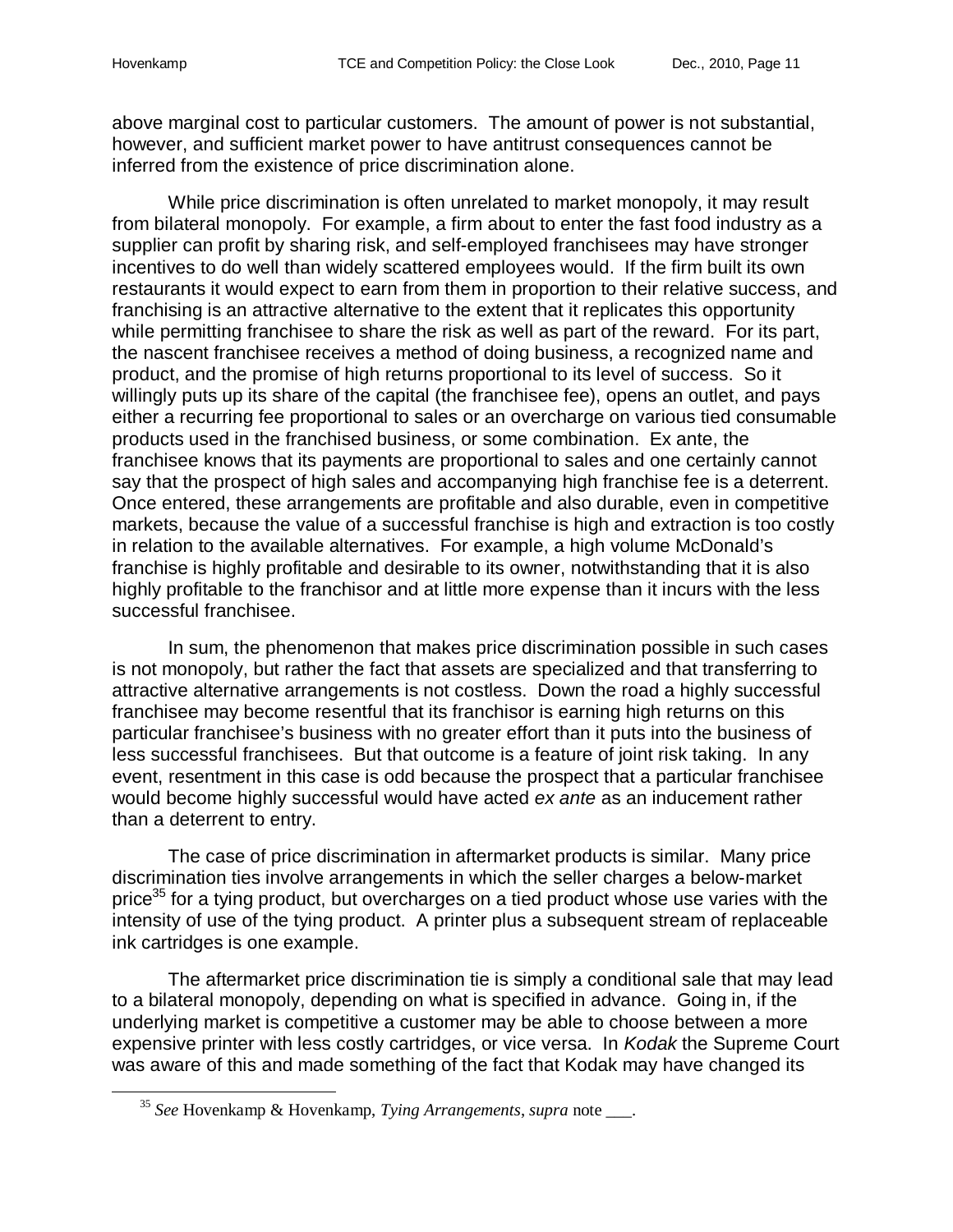policy late in the copy machine's lifecycle. As a result customers may have gotten a different and less attractive bilateral monopoly deal than the one they had bargained for at the beginning. But that change in policy is not an antitrust problem, although it may involve contract law or tortious misrepresentation.

Already in the 1950s, Chicago school writing on variable-proportion ties saw them as price discrimination devices, $36$  and the case law had seen them as such far earlier.<sup>37</sup> This Chicago school story was not about transaction costs, however, but rather about the profitable ways in which a monopolist might extract its overcharge. The TCE story is, if anything even more benign because it starts out with a seller who is not necessarily a monopolist at all. As a result, the welfare gains from the output increases that attend price discrimination still apply and competition in the underlying market offers even further protection for consumers. For example, the *Chicken Delight* franchise tying arrangement, which the Ninth Circuit condemned, involved a nondominant franchisor who required franchisees to purchase various food items and cooking supplies from itself.<sup>38</sup> The franchise fee was zero and the franchisor obtained its return entirely from the supplies.<sup>39</sup> The tie very likely produced an increased number of franchises, increased product sales, and increased welfare by both general welfare and consumer welfare measures. But if for some reason it did not, customers could always go across the street to Kentucky Fried Chicken or McDonald's. In sum, TCE has extended the Chicago School analysis to the ubiquitous situations in which price discrimination ties are imposed by nonmonopolists.

Price discrimination ties, even by a monopolist, are rarely candidates for condemnation on that ground because in the great majority of cases they improve consumer as well as general welfare. In general, such ties involve second-degree price discrimination, which is typically more benign than third-degree price discrimination.

In a third-degree price discrimination scheme a seller is able to identify *ex ante* customers who exhibit differential willingness to pay for some good and charge them different prices. For example, a seller might charge commercial users of its stereo

<sup>36</sup> Bowman, *supra* note \_\_.

l

<sup>37</sup>*See* Heaton-Peninsular Button-Fastener Co. v. Eureka Specialty Co., 77 F. 288 (6th Cir. 1896) ("These machines have been placed in the hands of shoe dealers . . . at the actual cost of the machines to the makers, they expecting a profit on their monopoly alone from the sale of fasteners or staples to those having the machine.").

 $38$ Siegel v. Chicken Delight, Inc., 448 F.2d 43 (9th Cir. 1971).

<sup>&</sup>lt;sup>39</sup>See id. at 46-47:

Over its eighteen years existence, Chicken Delight has licensed several hundred franchisees to operate home delivery and pick-up food stores. It charged its franchisees no franchise fees or royalties. Instead, in exchange for the license granting the franchisees the right to assume its identity and adopt its business methods and to prepare and market certain food products under its trade-mark, Chicken Delight required its franchisees to purchase a specified number of cookers and fryers and to purchase certain packaging supplies and mixes exclusively from Chicken Delight. The prices fixed for these purchases were higher than, and included a percentage markup which exceeded that of, comparable products sold by competing suppliers.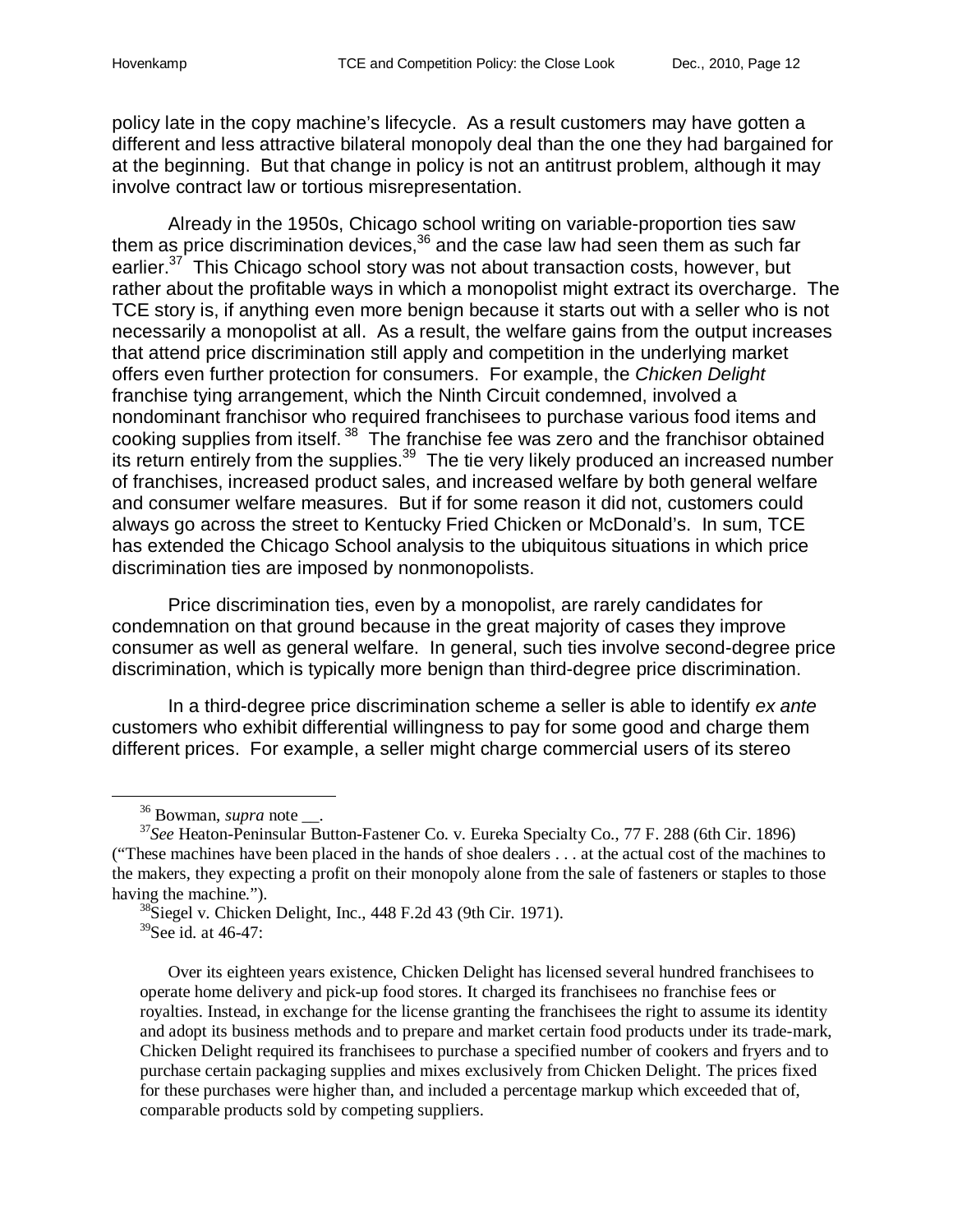equipment \$100 and residential users \$60.<sup>40</sup> This type of discrimination creates a discontinuity in marginal valuation that transfers some sales from high-value to lowvalue customers. Consumer welfare can be reduced even if output remains constant. In this illustration, for example, a commercial user who valued the stereo at \$90 would be denied the sale. Rather, that unit would be sold to someone for \$60 even though she valued it at far less than \$90. As a result economists have known for nearly a century that third-degree price discrimination reduces welfare unless it results in an output increase.

By contrast, in the typical variable proportion tying case the seller reduces the price of the tying good and increases the price of the tied good; however, the latter price is the same for all. For example, a manufacturer might cut the price of its printer from the stand-alone amount of \$400 and instead charge \$200, but it would raise the price of tied cartridges from \$25 to \$40. In that case the seller would earn more from buyers who used the printer more intensely, because they consume more ink cartridges. The distortions come from the reduced price for the printer, which favors consumers and brings more of them into the market, but also from the increased price of the cartridge, which raises per use variable costs.<sup>41</sup> Significantly, however, the higher cartridge price is the same for everyone. Such ties can benefit consumers in a wider variety of circumstances, even in the rare case where output falls as a result of the tie.<sup>42</sup> Further, such arrangements are common even in competitive markets. In that case when consumers find them unfavorable they can always substitute away.

This analysis also suggests that vertical restraints that segregate buyers can be more harmful price discrimination devices than ties are. While variable proportion ties represent instances of second-degree price discrimination, segregation restraints discriminate in the third degree. For example, the manufacturer who uses vertically imposed customer restrictions to segregate customers by class, or the patentee who uses field-of-use restrictions for the same end, is engaged in third degree price discrimination.<sup>43</sup> Welfare harm is more likely, although even here it should not be presumed.

TCE has also informed our understanding of exclusionary practices by dominant firms. One example is the well-known debate between Areeda and Turner against Oliver Williamson over the proper test for predatory pricing. Williamson believed that the Areeda-Turner predatory pricing test was too lenient and did not adequately address

<sup>40</sup> *E.g.*, Gen. Talking Pictures Corp. v. W. Elec. Co., 304 U.S. 175 (1938) (field of use restriction distinguishing commercial and residential users); ProCD, Inc. v. Zeidenberg, 86 F.3d 1447 (7th Cir. 1996) (software licensing agreement distinguishing commercial and noncommercial users). *See* Christina Bohannan, *IP Misuse as Foreclosure*, 96 Iowa L. Rev. \_\_\_(2010).

 $^{41}$  E.g., Xerox Corp. v. Media Sciences, Inc., 660 F.Supp.2d 535, 539 (S.D.N.Y. 2009) (noting that virtually all printer manufacturers tie by selling the printer at a price of cost or less, and place the overcharge in the expendable cartridges).

<sup>42</sup>Hovenkamp & Hovenkamp, *Tying*, *supra* note \_\_.

<sup>43</sup> E.g., *Gen. Talking Pictures Corp.*, 304 U.S. 175. See 8 PHILLIP E. AREEDA & HERBERT HOVENKAMP, ANTITRUST LAW ¶¶ 1616e, 1647c5, 1641c (3d ed. 2010).